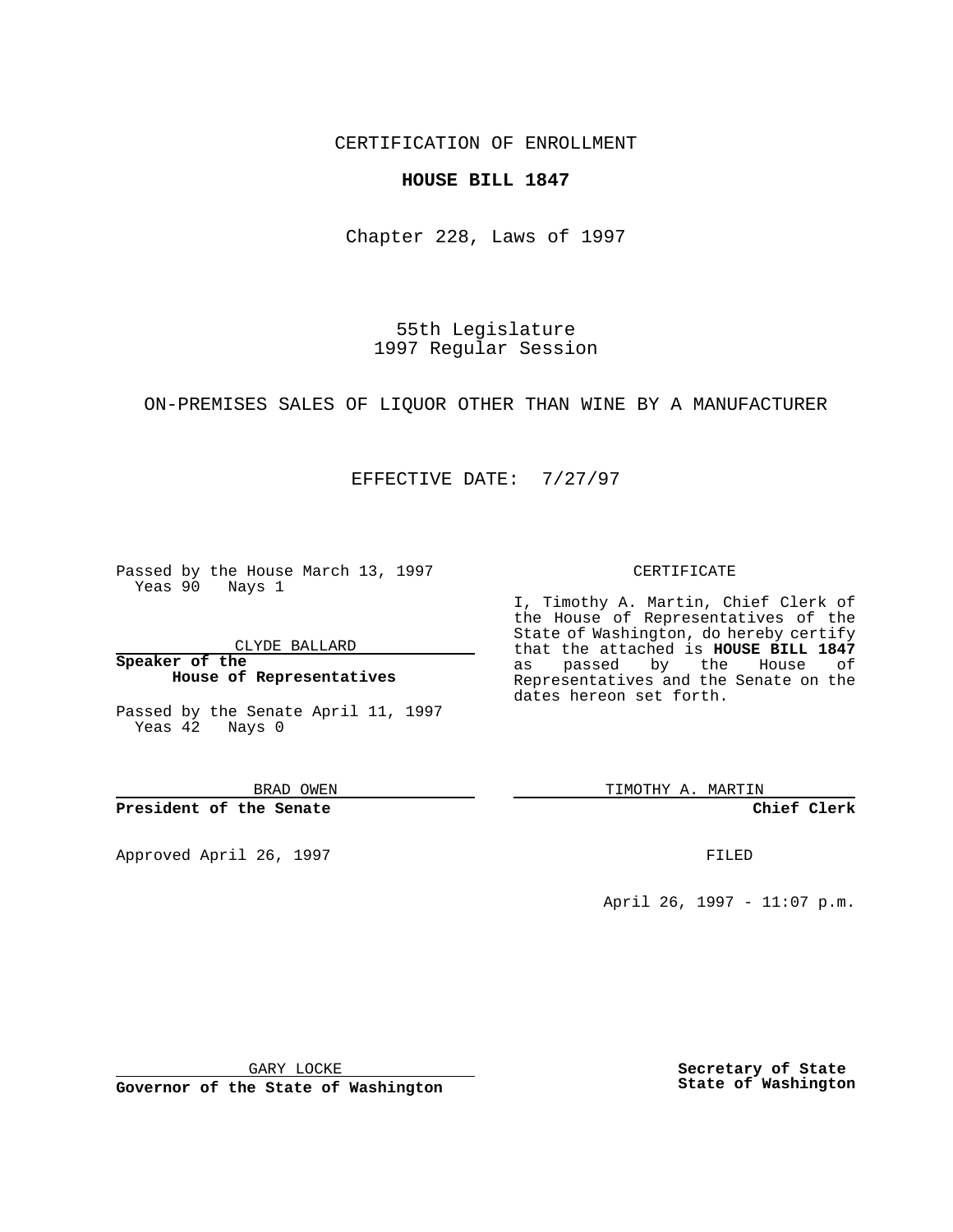## **HOUSE BILL 1847** \_\_\_\_\_\_\_\_\_\_\_\_\_\_\_\_\_\_\_\_\_\_\_\_\_\_\_\_\_\_\_\_\_\_\_\_\_\_\_\_\_\_\_\_\_\_\_

\_\_\_\_\_\_\_\_\_\_\_\_\_\_\_\_\_\_\_\_\_\_\_\_\_\_\_\_\_\_\_\_\_\_\_\_\_\_\_\_\_\_\_\_\_\_\_

Passed Legislature - 1997 Regular Session

**State of Washington 55th Legislature 1997 Regular Session By** Representatives Honeyford, McMorris and Dunn

Read first time 02/11/97. Referred to Committee on Commerce & Labor.

1 AN ACT Relating to on-premises sales of liquor other than wine by 2 the manufacturer; and amending RCW 66.08.050.

3 BE IT ENACTED BY THE LEGISLATURE OF THE STATE OF WASHINGTON:

4 **Sec. 1.** RCW 66.08.050 and 1993 c 25 s 1 are each amended to read 5 as follows:

6 The board, subject to the provisions of this title and the 7 ((regulations)) rules, shall:

8 (1) Determine the localities within which state liquor stores shall 9 be established throughout the state, and the number and situation of 10 the stores within each locality;

11 (2) Appoint in cities and towns and other communities, in which no 12 state liquor store is located, liquor vendors. In addition, the board 13 may appoint, in its discretion, a manufacturer that also manufactures 14 liquor products other than wine under a license under this title, as a 15 vendor for the purpose of sale of liquor products of its own 16 manufacture on the licensed premises only. Such liquor vendors shall 17 be agents of the board and be authorized to sell liquor to such 18 persons, firms or corporations as provided for the sale of liquor from 19 a state liquor store, and such vendors shall be subject to such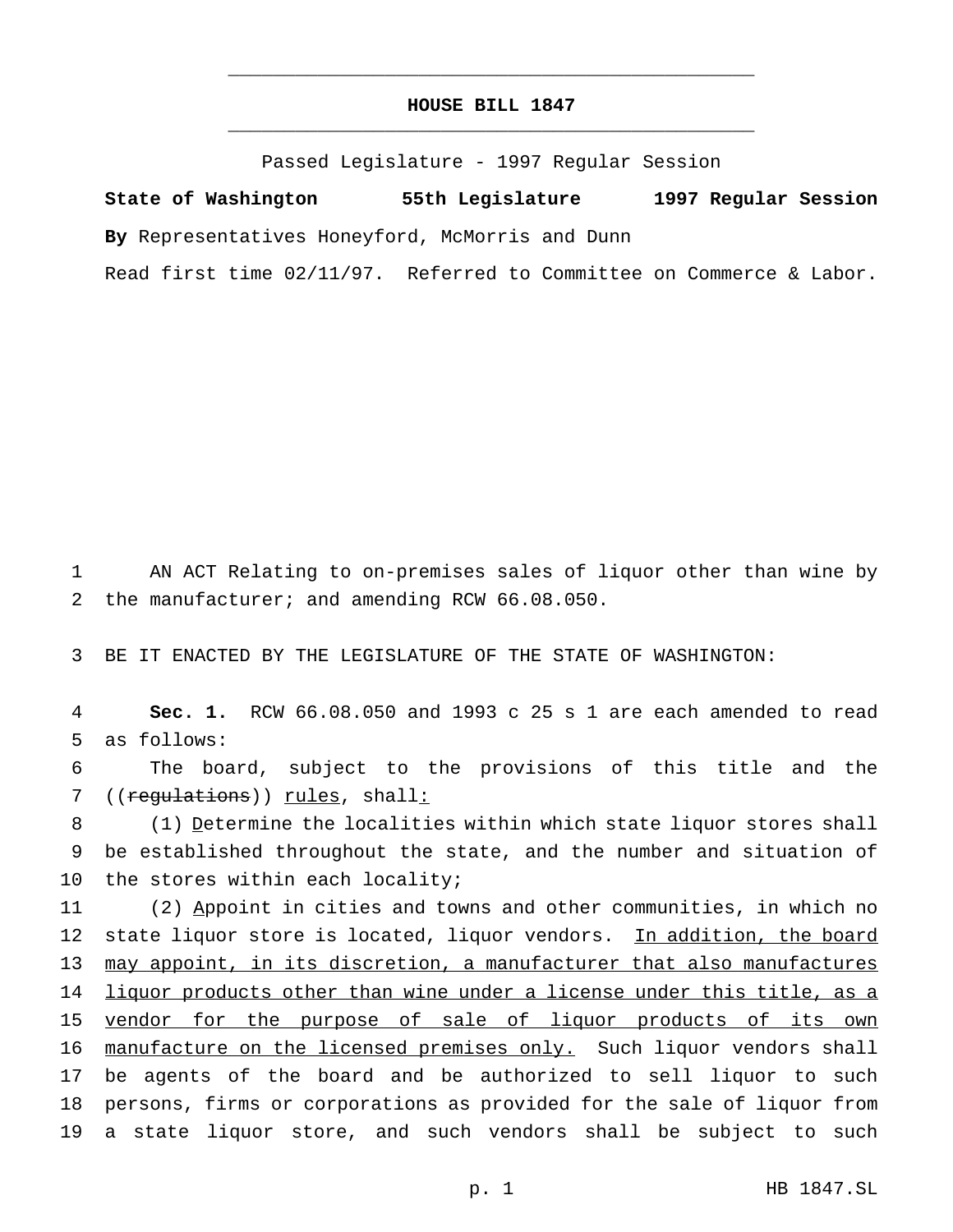additional rules and regulations consistent with this title as the board may require;

 (3) Establish all necessary warehouses for the storing and bottling, diluting and rectifying of stocks of liquors for the purposes of this title;

 (4) Provide for the leasing for periods not to exceed ten years of all premises required for the conduct of the business; and for remodeling the same, and the procuring of their furnishings, fixtures, and supplies; and for obtaining options of renewal of such leases by the lessee. The terms of such leases in all other respects shall be 11 subject to the direction of the board;

12 (5) Determine the nature, form and capacity of all packages to be used for containing liquor kept for sale under this title;

14 (6) Execute or cause to be executed, all contracts, papers, and documents in the name of the board, under such regulations as the board may fix;

17 (7) Pay all customs, duties, excises, charges and obligations whatsoever relating to the business of the board;

19 (8) Require bonds from all employees in the discretion of the board, and to determine the amount of fidelity bond of each such employee;

22 (9) Perform services for the state lottery commission to such extent, and for such compensation, as may be mutually agreed upon between the board and the commission;

25 (10) Accept and deposit into the general fund-local account and disburse, subject to appropriation, federal grants or other funds or donations from any source for the purpose of improving public awareness of the health risks associated with alcohol consumption by youth and the abuse of alcohol by adults in Washington state. The board's alcohol awareness program shall cooperate with federal and state agencies, interested organizations, and individuals to effect an active public beverage alcohol awareness program;

33 (11) Perform all other matters and things, whether similar to the foregoing or not, to carry out the provisions of this title, and shall have full power to do each and every act necessary to the conduct of its business, including all buying, selling, preparation and approval of forms, and every other function of the business whatsoever, subject only to audit by the state auditor: PROVIDED, That the board shall have no authority to regulate the content of spoken language on